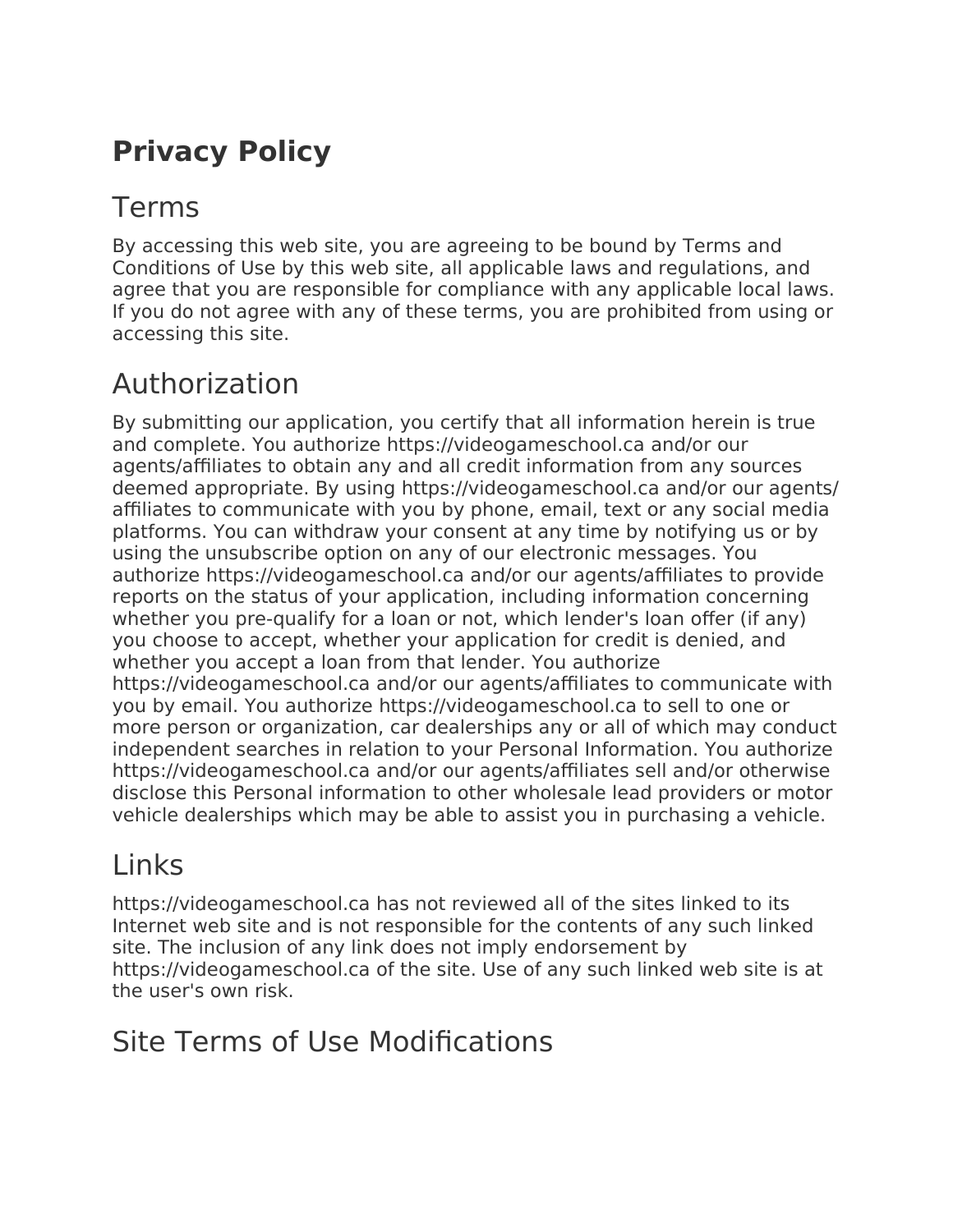https://videogameschool.ca may revise these terms of use for its web site at any time without notice. By using this web site you are agreeing to be bound by the then current version of these Terms and Conditions of Use.

#### Governing Law

Any claim relating to https://videogameschool.ca web site shall be governed by the laws of the Country of Canada without regard to its conflict of law provisions. General Terms and Conditions applicable to Use of a Web Site.

#### How We Treat Your Personal Information

Your privacy is very important to us. We created this page to show you how we keep the information you provide to us safe and private.

Involved companies, car dealerships in this loan process are important. When you apply for credit, you must agree that the info you supply to us may be used to apply for consumer credit reports from one or more credit reporting agencies together with their application and administration of your application.

To give you the best possible service, we work together with service providers in order to deal with your loan applications. We do not arrange for or facilitate credit.

We will release some or all of your information to these providers but just to look for credit for you. We take cautionary steps in order to examine the use of the information and stop the use of the information for any other reason whatsoever. All companies herein are required by law to adhere to federal and provincial privacy laws.

Your privacy is very important to us. Accordingly, we have developed this Policy in order for you to understand how we collect, use, communicate and disclose and make use of personal information. The following outlines our Privacy Policy.

We will collect personal information by lawful and fair means and, with the knowledge or consent of the individual concerned. Personal data should be relevant to the purposes for which it is to be used, and, to the extent necessary for those purposes, should be accurate, complete, and up-to-date.

By accepting the terms of this Privacy Policy, you also consent to receiving email about additional products and services from us or any of our affiliates.

We will protect personal information by reasonable security safeguards against loss or theft, as well as unauthorized access, disclosure, copying, use or modification. However, security risks cannot be eliminated and we cannot guarantee that your Personal Information will not be used or disclosed in ways not otherwise described in this Privacy Policy.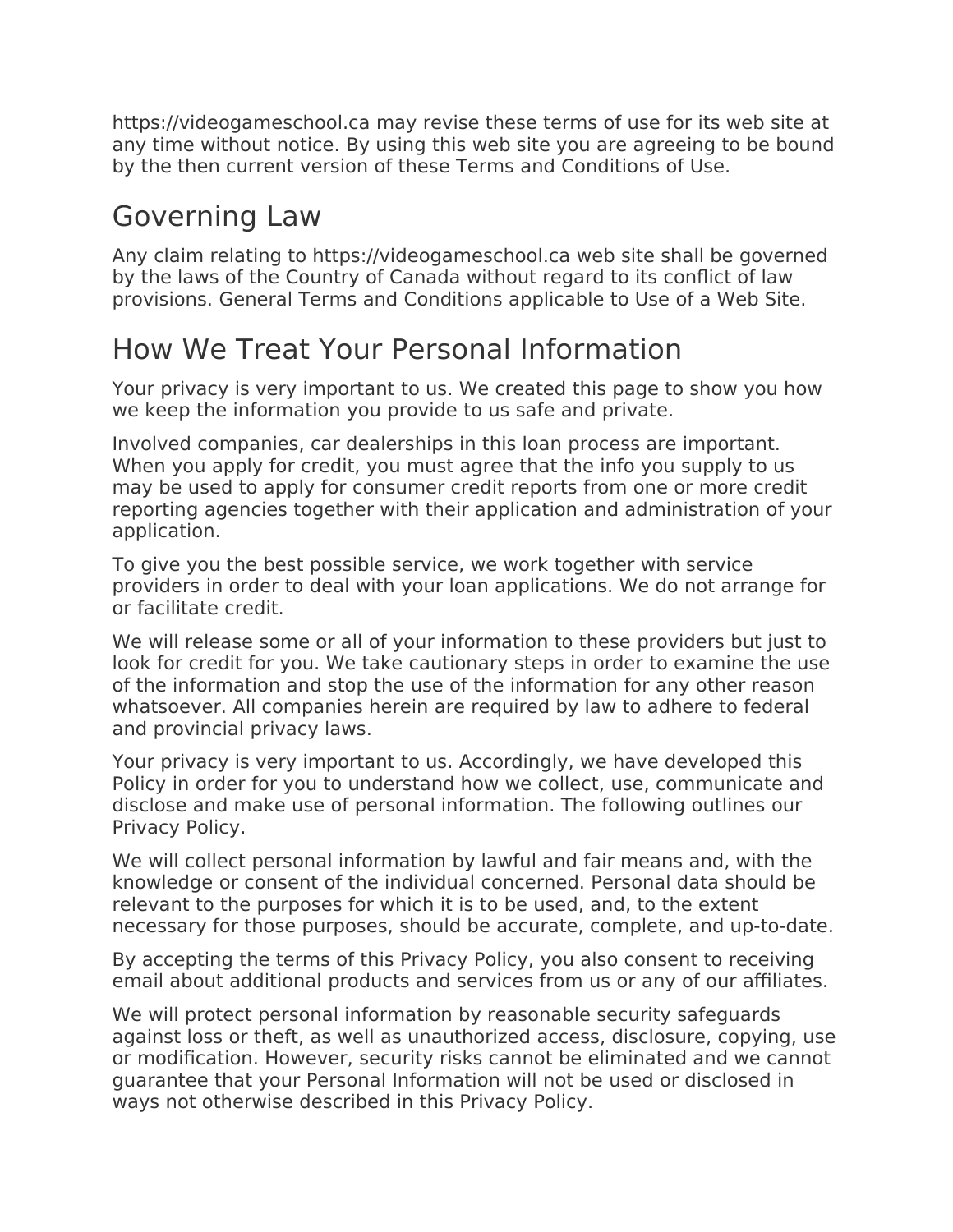If you choose to unsubscribe to our e-mail list, it will not be regarded as a withdrawal of consent. Likewise withdrawing consent directly with the persons or organizations to whom your Personal information has been sold and/or disclosed will not withdraw the consent that you are providing to us by accepting this Privacy Policy.

We will make readily available to customers information about our policies and practices relating to the management of personal information. We are committed to conducting our business in accordance with these principles in order to ensure that the confidentiality of personal information is protected and maintained.

# Cookies

https://videogameschool.ca may collect all information regarding your use of our website(s). Such information such as dates and times that you access the website, the browsers and operating systems used, software and devices used, and online services and details of your usage when on our website.

https://videogameschool.ca websites, online services, email messages and advertisements may collect information via (e.g. cookies, web beacons, tokens, pixels or tags) to assist https://videogameschool.ca to improve its products, services, customer communications and advertising. This will also help https://videogameschool.ca keep you safe and prevent fraud.

https://videogameschool.ca may use information collected in order to be able to recognize you as a user of the https://videogameschool.ca website or online services, and to facilitate and improve your use of the https://videogameschool.ca websites or online services. Information may also be used to confirm that messages have been delivered to and opened by you and to provide you with targeted offers unique to you.

You may choose to decline or disable cookies, however doing so may affect your ability to access or use certain features of a website or online service. Much of the information that is automatically collected by technological means is non-personal information (because the information does not identify you), and https://videogameschool.ca will deal with that nonpersonal information as explained in this Privacy Policy unless applicable law requires otherwise.

https://videogameschool.ca may use interest-based advertising services (sometimes called "remarketing" or "retargeting") provided by third party vendors (such as Google and Facebook) to display unique offers on third party websites and social media sites visited by users of the https://videogameschool.ca website.

Advertising vendors (such as Google and Facebook) use cookies, pixels or tokens – unique identifiers of a web browser on a specific computer that are